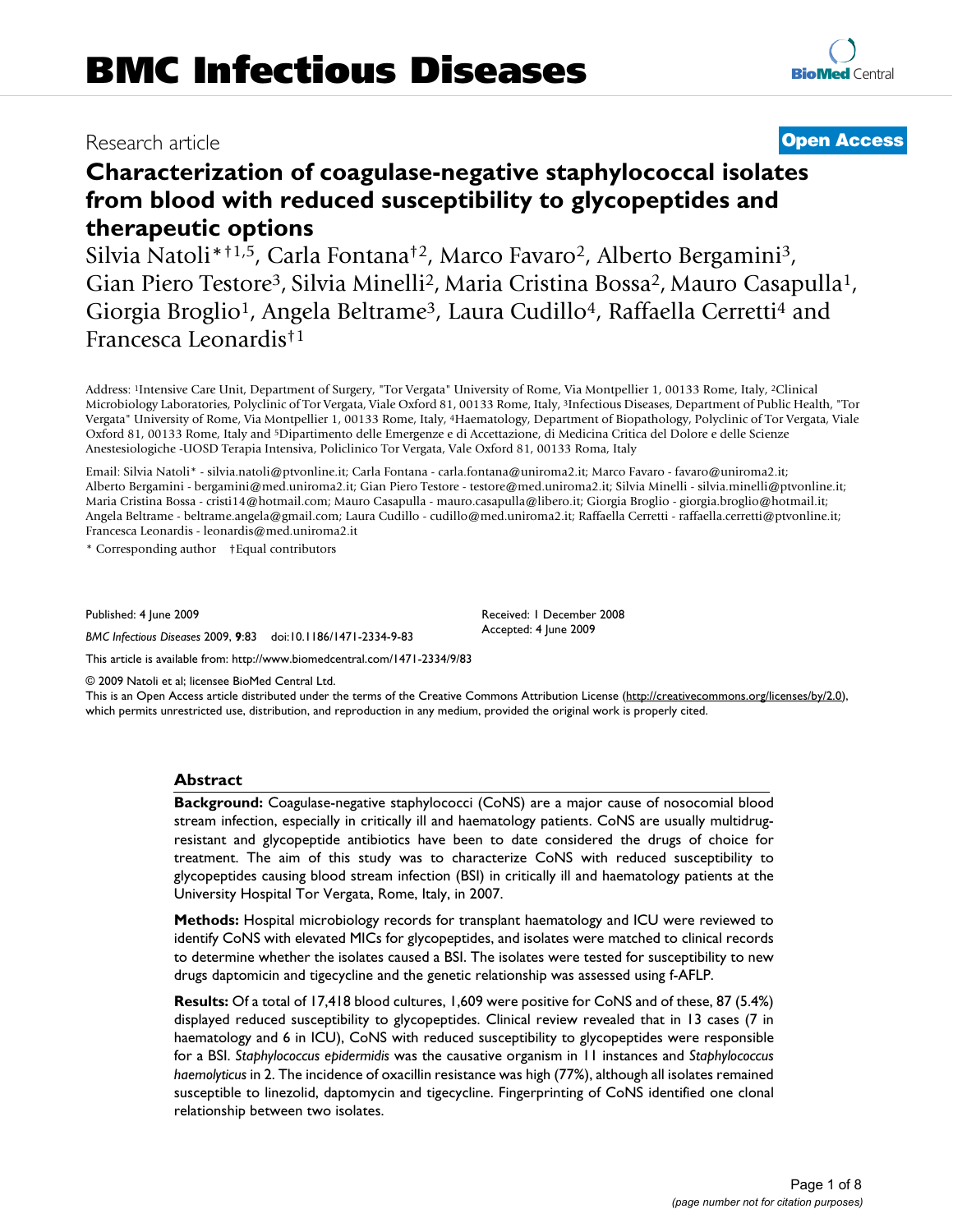**Conclusion:** Multi-resistant CoNS with reduced susceptibility to glycopeptides, although still relatively infrequent in our hospital, are emerging pathogens of clinical concern. Surveillance by antibiotyping with attention to multi-resistant profile, and warning to clinicians, is necessary.

### **Background**

Coagulase-negative staphylococci (CoNS) are normal commensals of the skin, anterior nares, and ear canals of humans. They have long been considered as nonpathogenetic, and were rarely reported to cause severe infections. However, as a result of the combination of increased use of intravascular devices and an increase in the number of hospitalized immunocompromised patients, CoNS have emerged as a major cause of nosocomial bloodstream infections [1-3].

CoNS, primarily *Staphylococcus haemolyticus* and *Staphylococcus epidermidis*, are often resistant to multiple antibiotics, and glycopeptides have been considered the drugs of choice for the management of infections caused by these organisms [4,5]. However, widespread use of glycopeptides recently has led to the emergence of CoNS isolates with decreased susceptibility to glycopeptides, displaying a minimal inhibitory concentration (MIC) of 4–8 mg/L for vancomycin and/or a MIC of 8–16 for teicoplanin [6- 8]. Although acquired resistance to glycopeptides was first documented in CoNS in 1986 [9], attention was focussed on glycopeptide resistance in enterococci [10,11], due in large part to the historically relatively infrequent occurrence of CoNS infections.

In the late 1990s, the emergence of glycopeptides resistant *Staphylococcus aureus* in Japan [12] and in the USA [13] and later reports on hetero-resistance to glycopeptides in MRSA [14,15] raised the issue of the limited therapeutic options remaining for these Gram positive multi-resistant bacteria that largely cause nosocomial infections. The extensive clinical isolation of multi-resistant CoNS, especially from blood, poses similar clinical concerns and challenges.

At the University Hospital of Tor Vergata, Rome, Italy, CoNS are most frequently isolated from blood cultures taken from haematologic patients and from critically ill patients admitted to the intensive care unit (ICU). Occasionally, these CoNS isolates display a reduced susceptibility to glycopeptides. Since the majority of these isolates can be considered as contaminant, the incidence of CoNS with reduced sensitivity to glycopeptides actually causing bloodstream infections (BSI) is difficult to determine. The objective of this study was to investigate whether glycopeptide-resistant CoNS represent a significant clinical concern by examining CoNS isolates and patient records for 2007. The second aim was to determine whether the infecting bacteria were clonally related and to review the therapeutic options.

### **Methods**

This study was approved by local Ethical Committee (University of Rome – Polyclinic Tor Vergata) on march 2008. We reviewed University Hospital Tor Vergata laboratory records in 2007 to identify any CoNS isolated from blood having a minimal inhibitory concentration (MIC) of  $\geq 2$  $\mu$ g/mL for vancomycin and/or an MIC of  $\geq$  8 μg/mL for teicoplanin. The search was limited to the transplant haematology ward and the ICU where patient and clinical data are routinely collected in a local database in which every infective event is catalogued. All clinical isolates were registered and stored at -80°C in defibrinated bovine blood. Only non-duplicate blood stream isolates included in the analysis.

We obtained information on the clinical course and outcome, microbiological outcome, any antecedent use of antimicrobial agents and actual therapy for each patient who had a blood stream infection with a CoNS with reduced susceptibility to glycopeptides.

Criteria used to categorize isolates as contaminants versus blood stream infection were the following:

1) fever or signs of sepsis at the time of blood culture;

2) isolation of the same potential skin contaminant from two or more blood cultures drawn on separate occasions within a 48-hour period AND isolated from a patient with an intravascular access device inserted at least 48 hours before AND physician institutes appropriate antimicrobial therapy;

3) absence of any other possible site of infection;

To define whether an infection was catheter-related, one of the following criteria had to be satisfied:

1) catheter tip was positive for the same agent retrieved at a peripheral vein

2) blood culture drawn from catheter hubs revealed the same agent isolated from peripheral vein but at least 120 minutes before the latter.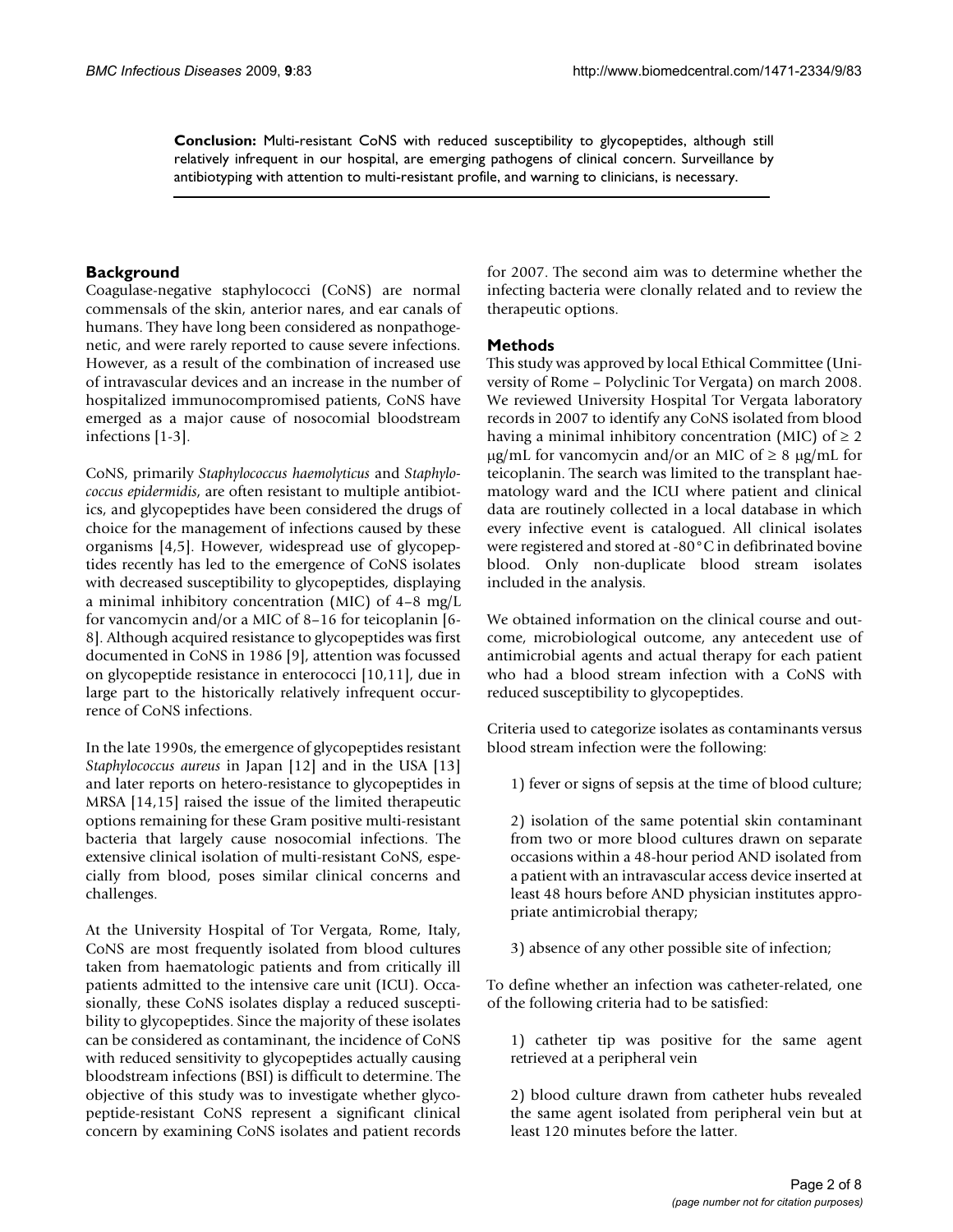All the infectious events were classified by an expert infectivologist in the local database as the microbiology results were obtained.

### *Laboratory methods*

Biochemical identifications and antibiotic susceptibility tests were performed using the VITEK 2 automated system (bioMerieux) following the manufacturer's instructions. Susceptibility to tygeciclin and daptomycin was tested using the appropriate E-test (AB Biodisk) following the manufacturer's instructions. The strains were first induced to express glycopeptides resistance by culture on Vancoagar screen plate, according to the Clinical and Laboratory Standards Institute (appendix B) and CDC guidelines, containing 6 μg/mL of vancomycin [16,17]. Then they were tested with authomated system as well as by E-test. The MIC (μg/mL) interpretative standard for vancomycin and teicoplanin were those suggested by EUCAST (respectively:  $\leq 4$  susceptible,  $\geq 8$  resistant).

### *Amplified Fragment Length Polymorphism*

The genetic relationship among the isolates was determined by fingerprinting using the commercial kit f-AFLP Microbial fingerprinting (Applera; Foster City, California) according to the manufacturer's instructions using as primers: AFLP primer MseI-CC, MseI-CG and AFLP FAM primer EcoRI-O. The f-AFLP reactions were loaded and run on the ABI 310 DNA genetic analyzer (Applera). Each f-AFLP reaction was analysed using Genescan software and Genographer program version 1.6.0 (kindly provided by James J. Benham, [http://hordeum.oscs.montana.edu/](http://hordeum.oscs.montana.edu/genographer) [genographer;](http://hordeum.oscs.montana.edu/genographer) Copyright C 1999 Montana State University). Cluster analysis was performed using the unweighted pair group method with the averages algorithm (UPGMA) [18]. The percentage similarity between patterns was calculated using the Dice correlation coefficient [19].

### **Results**

### *Patients and isolates*

A total of 17,418 blood samples were screened in 2007, 14,195 from the transplant haematology ward and 3223 from ICU patients (Table 1). For the transplant haematology samples, 1959 were blood culture-positive and of these, 1383 (70.6%) yielded CoNS. Similarly, CoNS were

**Table 1: Results of blood culture screening.**

present in 47.3% (226/478) of culture-positive blood samples from the ICU. Overall, using criteria defined in the methods section, 92 out of 1609 CoNS positive blood cultures (5.7%) were considered to be associated with infection. Particularly in the transplant haematology ward 62 out of 1386 (4%) CoNS positive blood cultures caused a BSI while in ICU, the BSI were 30 out of 226 CoNS isolates (13%). In total, 87 CoNS isolates (69 *S. epidermidis*, 18 *S. haemolyticus*) displayed a reduced susceptibility to glycopeptides, a frequency of 5.4%. Of these, 7 and 6 were considered to be associated with infection in patients from the transplant haematology ward and ICU, respectively. Infections caused by CoNS with reduced susceptibility to glycopeptides represent 11% and 20% of all CoNS related BSI in haematology ward and ICU respectively.

Clinical data for patients infected by CoNS with reduced susceptibility to glycopeptides are presented in Tables 2 and 3. For transplant haematology patients, all had a central vein device and were bone marrow transplant recipients (Table 2). Not all patients met the full criteria for catheter related blood stream infection (CR-BSI). Nevertheless the infective event was classified as a blood stream infection in the database. For all patients a combination antimicrobial therapy was established according to the therapy protocols of the ward. In all cases microbiology eradication was reached. For ICU patients, all were being treated for one other infection at the time of blood-culture, and all had a central vein device. In patient 9 it was not possible to define whether the BSI was catheter related because the patient died before completing the diagnosis. In ICU the patients were treated with linezolid according to susceptibility test. In all cases, except for patient 9 who was not treated, microbiological eradication was obtained. Overall, only 2 patients (patients 2 and 3, both from the transplant haematology ward) had recorded previous exposure to glycopeptides.

The majority of isolates (11/13) were identified as *S. epidermidis*, with the remaining two being *S. haemolyticus*, both of which were isolated from transplant haematology ward patients (Table 4). All isolates demonstrated reduced sensitivity to vancomycin (MIC  $\geq$  2  $\mu$ g/mL) whereas 7 isolates demonstrated reduced sensitivity to teicoplanin

|                        | <b>Blood cultures screened</b><br>(no. positive) |               | <b>Blood cultures yielding CoNS</b> | Strains with reduced susceptibility to<br>glycopeptides |                           |  |
|------------------------|--------------------------------------------------|---------------|-------------------------------------|---------------------------------------------------------|---------------------------|--|
| Transplant haematology | 14,195 (1959)                                    | Total<br>1383 | Associated with infection<br>62     | Total<br>76                                             | Associated with infection |  |
| ward<br>ICU            | 3223 (478)                                       | 226           | 30                                  | Ħ                                                       |                           |  |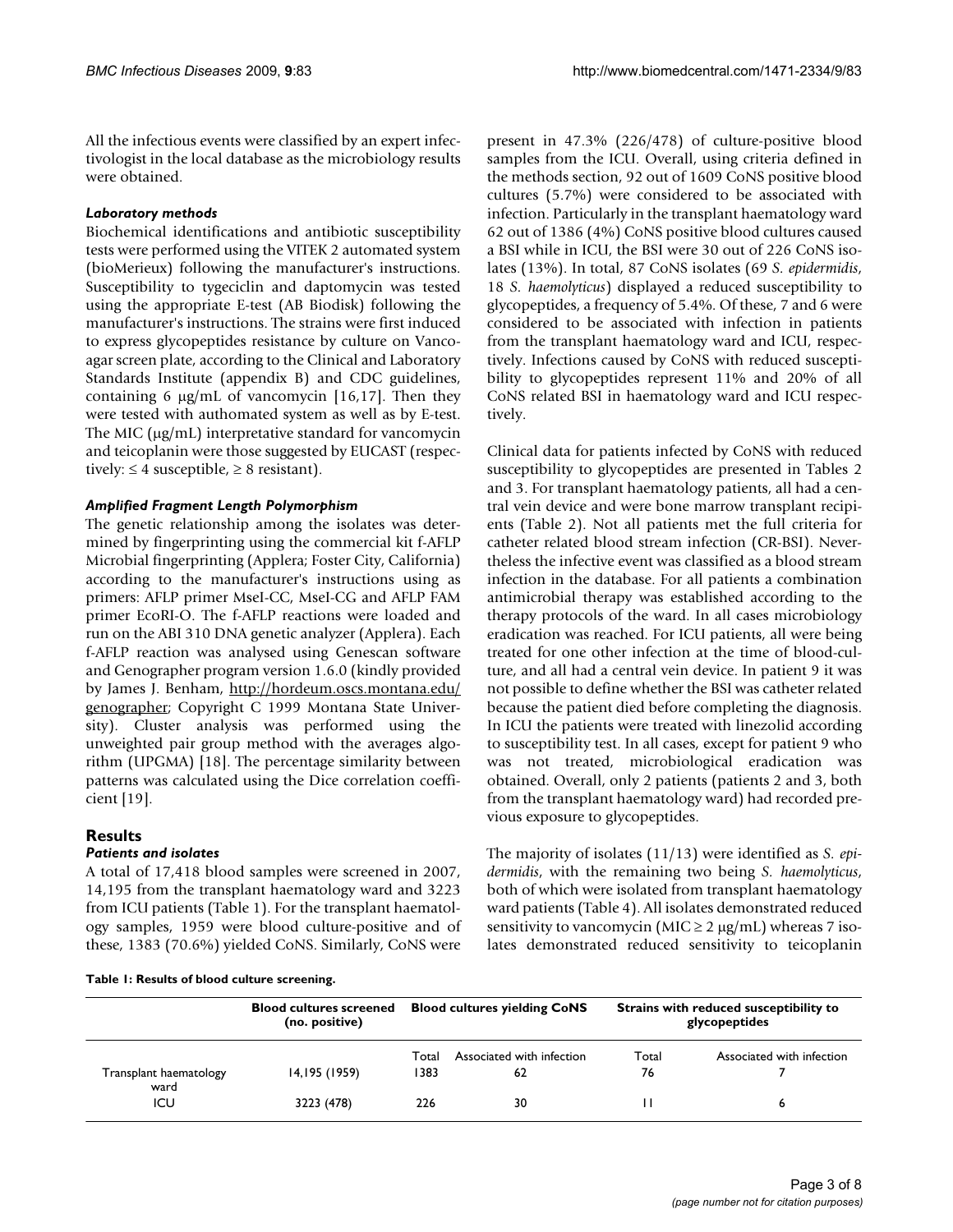| Pat. | Age | Underlying<br>disease | Antimicrobial<br>prophylaxis | Neutrophyl<br>$count/mm^3$ | Days from<br>transplantation | Immuno-<br>suppression | Therapy                        | Catheter<br>removal | <b>CR-BSI</b> | Micro-<br>biological<br>eradication |
|------|-----|-----------------------|------------------------------|----------------------------|------------------------------|------------------------|--------------------------------|---------------------|---------------|-------------------------------------|
|      | 29  | <b>ALL</b>            | no                           | 2300                       | 43                           | ciclosporin            | linezolid-pip/<br>tazo-amika   | no                  |               | yes                                 |
| 2    | 40  | <b>MM</b>             | no                           | 1380                       | 128                          | ciclosporin            | teicoplanin-pip/<br>tazo-amika | no                  |               | yes                                 |
| 3    | 34  | AML                   | levofloxacin                 | $\overline{10}$            | 9                            | no                     | linezolid-pip/<br>tazo-amika   | yes                 | yes           | yes                                 |
| 4    | 20  | HD                    | no                           | 6200                       | 3                            | no                     | teicoplanin-pip/<br>tazo-amika | no                  |               | yes                                 |
| 5    | 52  | <b>NHL</b>            | levofloxacin                 | 10                         | 5                            | no                     | teicoplanin-pip/<br>tazo-amika | yes                 | yes           | yes                                 |
| 6    | 54  | <b>ALL</b>            | no                           | 1000                       | 3                            | ciclosporin            | teicoplanin                    | yes                 | yes           | yes                                 |
|      | 58  | <b>MM</b>             | no                           | 3700                       | 30                           | no                     | teicoplanin-pip/<br>tazo-amika | yes                 | yes           | yes                                 |

**Table 2: Characteristics of patients from transplant haematology ward infected with CoNS displaying reduced susceptibility to glycopeptides**

ALL = acute lymphocitic leukaemia; AML = acute myeloid leukaemia; MM = multiple myeloma; HD = Hodgkin's disease; NHL = non-Hodgkin's lymphoma; MUD = matched unrelated donor; pip/tazo = piperacillin/tazobactam; amika = amikacin; CR-BSI = catheter related blood stream infection; ? = not confirmed

(MIC  $\geq$  8 µg/mL). The MLSB phenotype, and resistance to oxacillin (MIC  $\geq$  4 µg/mL) were widespread, each being found in 10 (77%) isolates. All strains remained sensitive to daptomycin, tigecycline and linezolid (Table 4). All strains were also able to grow on Vanco-screen agar according to CLSI algorithm. This means that subpopulations in each strain grow in the presence of  $\geq 6$  mg/L of vancomycin. Accordingly these strains display heteroresistance and may be associated with therapeutic failure.

The ratio of *S. epidermidis* to *S. haemolyticus* in the strains associated with infection was  $11/2 = 5.5$ . Overall, including resistant CoNS considered to be contaminants, the ratio *S. epidermidis* to *S. haemolyticus* was 69/18 = 3.8

There was no obvious trend in isolation of CoNS with reduced sensitivity to glycopeptides across the year of study (Fig. 1).

### *Genomic analysis*

As shown by f-AFLP profile analysis (Fig. 2), the genetic relatedness among the 13 isolates was low (overall similarity <65%). Cluster analysis revealed two clusters corresponding to transplant haematology ward isolates (overall similarity approximately 70%) and ICU isolates (overall similarity 73%). In the ICU-cluster, two isolates (from patients 11 and 12) had a similarity of 95% and were clonally related. The isolate from patient 11 was retrieved in the month of august while the CoNS from patient 12 was isolated in the month of November. The two patients were admitted and confined in bed in different periods.

### **Discussion**

All the patients were at increased risk for the development of CoNS infections for different reasons. Patients from the transplant haematology ward were neutropenic or were

| Table 3: Characteristics of patients from ICU infected with CoNS displaying reduced susceptibility to glycopeptides. |  |  |  |
|----------------------------------------------------------------------------------------------------------------------|--|--|--|
|                                                                                                                      |  |  |  |

| Patient Age  |    | Diagnosis on<br>admission                                      | Therapy on day of<br>blood cultures                         | <b>CR-BSI</b> | Catheter removal Treatment |           | Micro-biological<br>eradication |
|--------------|----|----------------------------------------------------------------|-------------------------------------------------------------|---------------|----------------------------|-----------|---------------------------------|
| 8            | 59 | Pseudomonas aeruginosa<br>pneumonia                            | piperacillin/tazobactam +<br>claritromicin +<br>teicoplanin | yes           | yes                        | linezolid | yes                             |
| 9            | 83 | Abscess of psoas                                               | piperacillin/tazobactam +<br>metronidazole +<br>teicoplanin | ŗ             | no                         | none      | ŗ                               |
| 10           | 53 | Post neurosurgery<br>cerebral abscess                          | meropenem + teicoplanin                                     | yes           | yes                        | linezolid | yes                             |
| $\mathsf{I}$ | 59 | MDR P. aeruginosa<br>pneumonia                                 | meropenem                                                   |               | no                         | linezolid | yes                             |
| 12           | 85 | Acinetobacter baumannii<br>pneumonia                           | colimicin                                                   | yes           | yes                        | linezolid | yes                             |
| 13           | 66 | Sepsis from infected<br>flebitis in multiple trauma<br>patient | fluconazole                                                 | yes           | yes                        | linezolid | yes                             |

CR BSI = catheter related blood stream infection; ? = not confirmed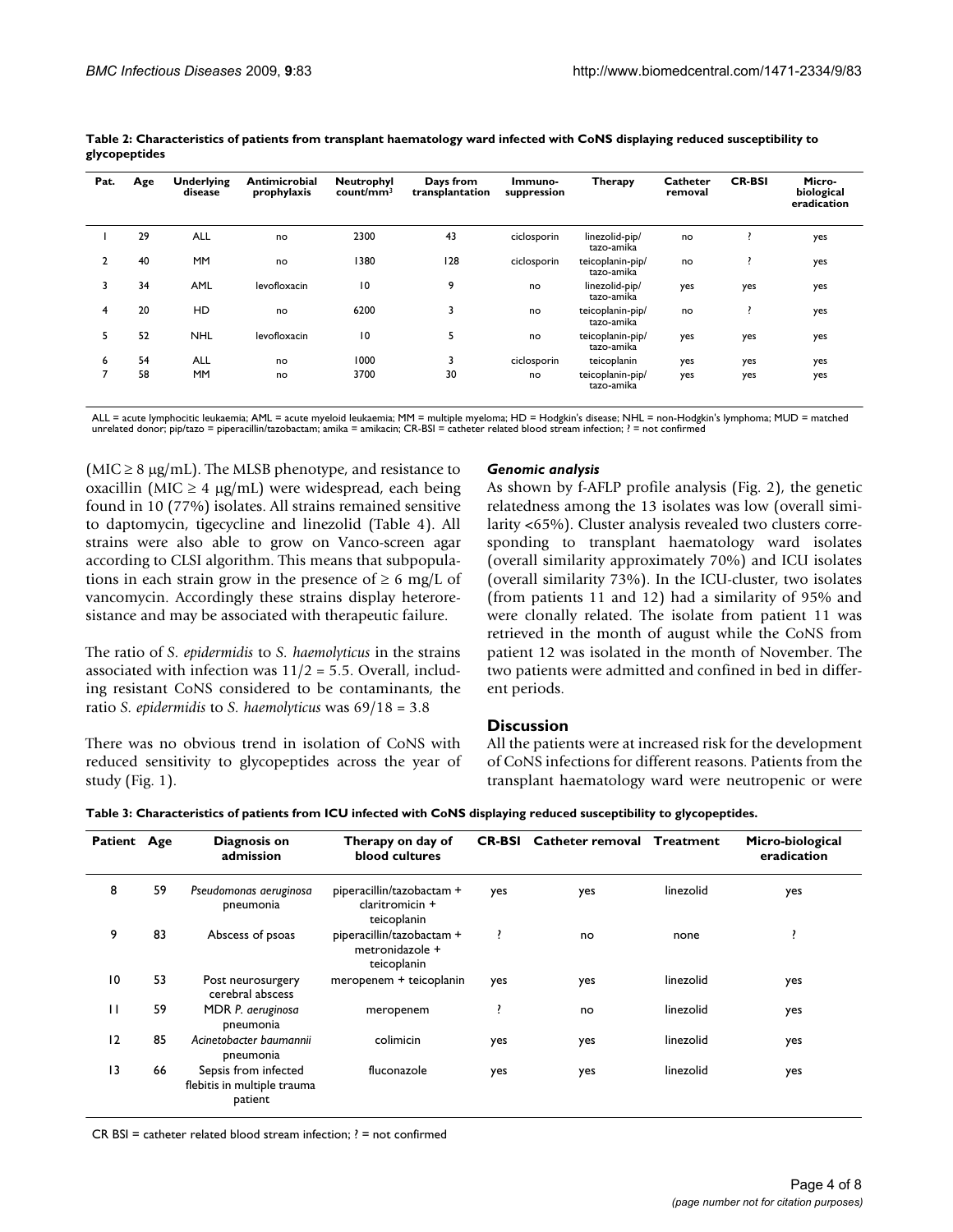| Pat             | <b>Species</b>                       | <b>MIC VAN</b> | <b>MIC TEIC</b> | <b>MLSB</b> phenoptype | <b>MIC OXA</b> | <b>MIC DAP</b> | <b>MIC TIG</b> | <b>MIC LZD</b> |
|-----------------|--------------------------------------|----------------|-----------------|------------------------|----------------|----------------|----------------|----------------|
|                 | Transplant haematology ward isolates |                |                 |                        |                |                |                |                |
|                 | S. epidermidis                       | 2              |                 | yes                    | 4              | 0.023          | 0.047          |                |
|                 | S. epidermidis                       |                |                 | yes                    | 0.5            | 0.047          | 0.047          |                |
| 3               | S. epidermidis                       |                |                 | yes                    | 4              | 0.094          | 0.064          |                |
| 4               | S. haemolyticus                      |                | 8               | yes                    | 4              | 0.125          | 0.047          |                |
| 5.              | S. epidermidis                       |                |                 | no                     | 0.25           | 0.047          | 0.032          |                |
| 6               | S. haemolyticus                      |                | 8               | yes                    | 4              | 0.064          | 0.047          |                |
| 7               | S. epidermidis                       | 4              | 16              | no                     | 0.25           | 0.125          | 0.047          |                |
| ICU isolates    |                                      |                |                 |                        |                |                |                |                |
| 8               | S. epidermidis                       | 2              | 4               | yes                    | 4              | 0.023          | 0.047          |                |
| 9               | S. epidermidis                       |                | 16              | yes                    |                | 0.047          | 0.047          |                |
| 10              | S. epidermidis                       |                | $\geq$ 32       | no                     |                | 0.094          | 0.064          |                |
| п               | S. epidermidis                       |                | 16              | yes                    |                | 0.125          | 0.047          |                |
| 12              | S. epidermidis                       |                | 16              | yes                    | 4              | 0.064          | 0.047          |                |
| $\overline{13}$ | S. epidermidis                       | 2              | 4               | yes                    | 4              | 0.047          | 0.032          |                |

#### **Table 4: Characteristics of CoNS clinical isolates associated with infection.**

MIC values are presented as μg/mL. VAN = vancomycin; TEIC = teicoplanin; MLSB = resistance to macrolides, lincosamides and type B streptogramins; OXA = oxacillin; DAP = daptomycin; TIG = tigecycline; LZD = linezolid.



### Coagulase-negative staphylococci per month

#### Isolation frequency by month of CoNS strains wi **Figure 1** th reduced susceptibility to glycopeptides in 2007

**Isolation frequency by month of CoNS strains with reduced susceptibility to glycopeptides in 2007**. Data are presented for all isolates; the 13 isolates deemed to be associated with infection are indicated by asterisks. Blue asterisks indicate clonal relationship.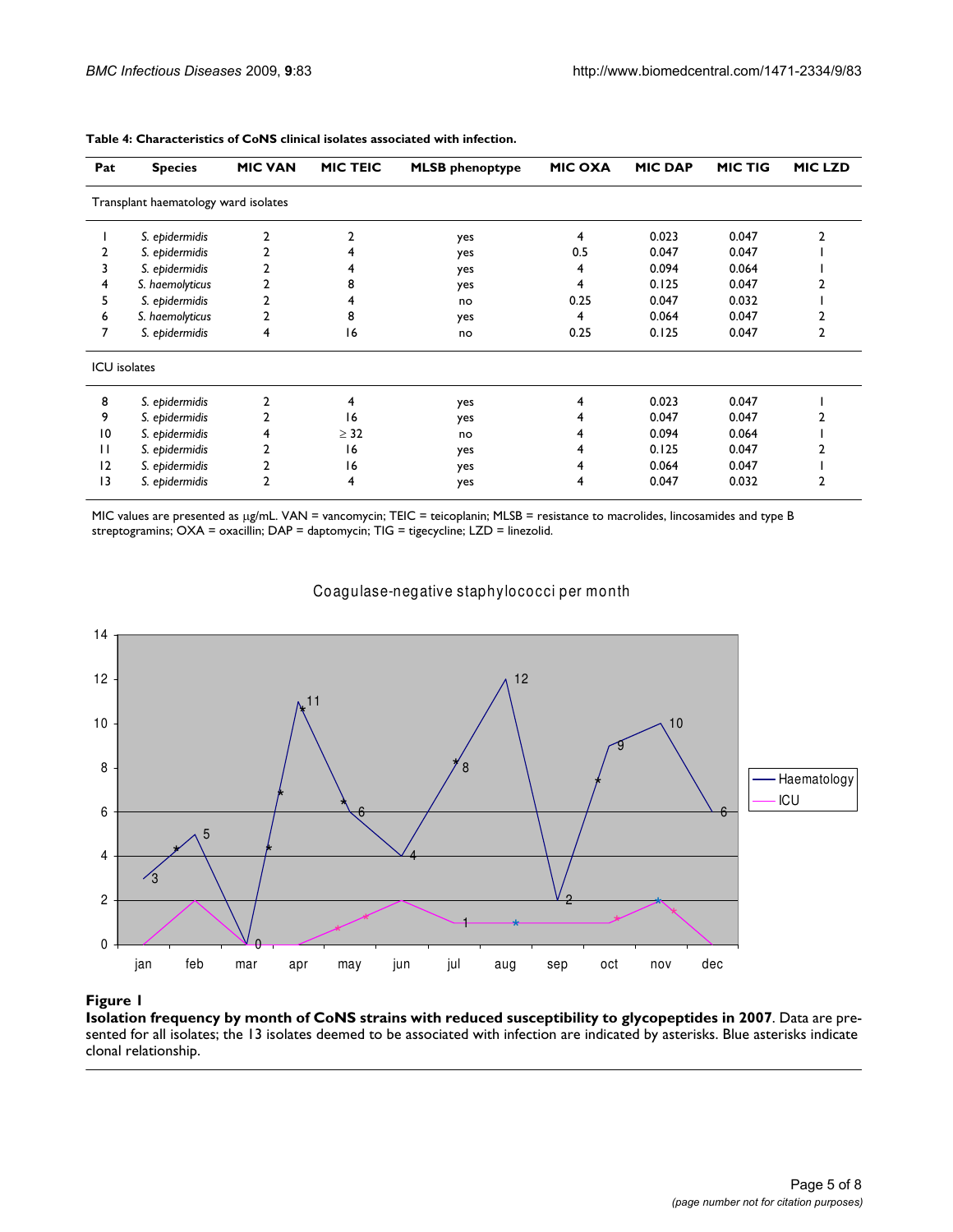



receiving immunosuppressant drugs, while patients from the ICU were critically ill and were being treated with broad spectrum antibiotics for different infections. Importantly, they all had a central vein catheter. One observation of concern is that only two of the thirteen patients had previous exposure to glycopeptides. This is in contrast to other reports describing the selection of resistance after exposure to vancomycin or teicoplanin in CoNS [8,20]. In the current study, the great number of CoNS isolated from blood were considered to be contaminants, particularly in the haematology ward where blood cultures are drawn for routine for surveillance other than to diagnose infection. In this ward therapy protocols schedule an association of antimicrobials on signs of infections. This may lead to underestimate the frequency of CR-BSI interfering with cultures. In ICU blood cultures are drawn on signs of infection, so the number of clinically relevant CoNS out of the total amount of blood cultures is higher, although the level of contamination is also high. It can be very difficult to draw blood from venipuncture in haematology or critically ill patients, so a certain level of contamination is probably unavoidable, but our data impose to be more strict in sending in blood for cultures in order to limit false positive cultures that may lead to overtreatment.

Our data support the idea that CoNS with reduced susceptibility to glycopeptides are endemic in these wards and are maybe resident on skin and nares of personnel and patients. Indeed, genomic analysis revealed that different strains were responsible for most infections. Only two isolates displayed a clonal relationship. As a direct contact between the two patients was excluded, ward or personnel contamination should be implicated. Nevertheless, as far as we are aware, there is no indication for screening and decontamination of CoNS in patients and personnel from critical areas such as the haematology ward and the ICU. This could be an issue for further studies.

After this study, the actual therapy strategy in the two wards is to start empirical treatment with glycopeptides if CR-BSI is suspected and promptly shift to a different drug according to susceptibility test if the diagnosis is confirmed or if treatment fails. Nevertheless if the signs of infection are severe or if clinical conditions do not allow to wait, therapy with linezolid is started and eventually de-escalated on sensitivity report.

The majority of isolates were *S. epidermidis* and this species was slightly more frequently associated with BSI than *S. haemolyticus*. It was widely accepted that *S. haemoyiticus* is uniquely predisposed among CoNS to develop glycopeptides resistance as this was the first CoNS species in which vancomycin and teicoplanin resistance was identified [21]. Nowadays *S. epidermidis* is often reported to be a nosocomial pathogen bearing multi-resistance [22-24]. Moreover there are many studies suggesting the possible relationship between methicillin resistance and reduced susceptibility to glycopeptides in CoNS [9,25,26].

Not all clinical isolates demonstrated MICs for vancomycin and teicoplanin in the intermediate susceptibility range, but they were all shifted towards the cut-off level. Moreover, these isolates were also able to grow on Vancoscreen agar. It has been previously shown that staphylococci able to grow on Vanco-screen agar may display heteroresistance to glycopeptides [27]. Heteroresistance was first defined as the presence of >10-6stable cell subpopulations of a strain that is apparently susceptible to vancomycin on the basis of conventional criteria, but for which the vancomycin MIC for the subpopulation of cells is greater than or equal to 8 mg/liter [12]. Since 2006 CLSI breakpoints have changed, actual definition might be that although the MIC for the entire population is within the range of susceptibility according to the CLSI criteria, subpopula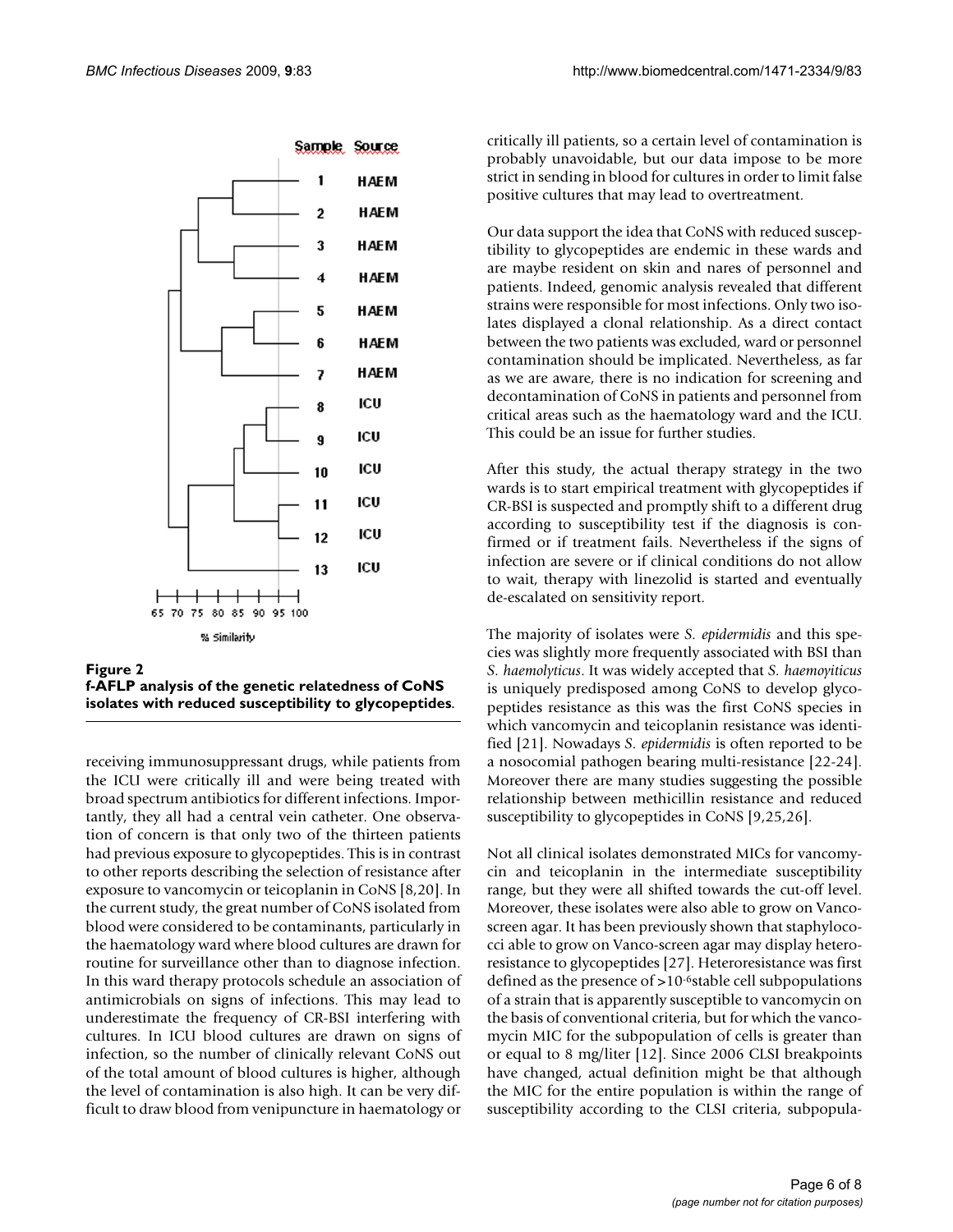tions grow in the presence of  $\geq 4$  mg/L of vancomycin. The hetero-resistant phenotype may be associated with treatment failure and/or may be precursor of glycopeptide resistance and should be considered in both empirical and rational therapy decisions.

In our series, CoNS remained homogeneously susceptible *in vitro* to linezolid, tigecycline and daptomycin. Of these three drugs only daptomycin is suitable for the treatment of BSI, given its pharmacokinetic profile. Linezolid was used off label to treat most patients. The use of linezolid for the treatment of catheter related Gram positive blood stream infections is still a matter of discussion, as there have been suggestions that it is associated with a higher mortality rate depending on the type of infection [28]. Nevertheless, in a recent cohort study, empiric therapy with linezolid was associated with greater survival and more successful microbiological eradication compared to standard therapy in the treatment of methicillin-resistant *S. aureus* bacteremia [29]. Further, in a pharmacoeconomic evaluation study linezolid was considered more efficient than teicoplanin in the treatment of Gram-positive bacteremia [30].

Tigecycline is not registered for the treatment of bacteremia, and its use should be limited to real clinical necessity to preserve its activity against multi-resistant Gram negative bacteria. Clinical efficacy of daptomycin has been demonstrated in patients with *S. aureus* bacteremia [31]. To our knowledge no clinical data exist on daptomycin efficacy against CoNS with elevated MICs for glycopeptides. A remarkable characteristic related to low-level resistance to glycopeptides in CoNS is cell wall thickness [27]. Due to its mechanism of action, this characteristic may interfere with daptomycin also, at least in clinical setting or subsequent to extensive use.

### **Conclusion**

In conclusion, although still relatively infrequent, multiresistant CoNS with reduced susceptibility to glycopeptides are emerging pathogens of clinical concern and should be kept in mind both in empirical and rational therapy of CR-BSI. Surveillance by antibiotyping with attention to multi-resistant profile is mandatory and warning to clinicians is also necessary. Genotyping analysis are useful to discern an epidemic outbreak, which should lead to the implementation of behavioural modifications and, potentially, decontamination may be considered.

### **Abbreviations**

CLSI: Clinical and Laboratory Standards Institute; CoNS: Coagulase Negative Staphylococci; BSI: Blood stream infection; CR-BSI: Catheter related blood stream infection; EUCAST: European Committee for Antimicrobial Susceptibility testing; f-AFLP: Amplified Fragment Length Polymorphism; ICU: Intensive Care Unit; MIC: Minimum Inhibiotory Concentration; MRSA: Methicillin-resistant *Stapylococcus aureus*; MDR: Multidrug-resistant.

### **Competing interests**

The authors declare that they have no competing interests.

### **Authors' contributions**

SN, CF, MF, GPT, AB and FL contributed to the conception, review of the studies and data analysis. SN and CF are also involved in drafting the manuscript. SM MCB, AB, LC, GB, MC and RC contributed in acquisition and interpretation of data. SM and MBC also performed antimicrobial suceptibility tests. MF also performed genetic analysis. All authors approved the final version of the manuscript

### **Acknowledgements**

We gratefully acknowledge Dr. Alma Viaggi, Dr. Agostino Alessandrina, Dr Maria Cristina Conti and Mario Fede for their contribution to our investigation.

### **References**

- Schaberg DR, Culver DH, Gaynes RP: [Major trends in the micro](http://www.ncbi.nlm.nih.gov/entrez/query.fcgi?cmd=Retrieve&db=PubMed&dopt=Abstract&list_uids=1928195)**[bial etiology of nosocomial infection.](http://www.ncbi.nlm.nih.gov/entrez/query.fcgi?cmd=Retrieve&db=PubMed&dopt=Abstract&list_uids=1928195)** *Am J med* 1991, **91(3B):**72S-75S.
- 2. Banerjee SN, Emori TG, Culver DH, Gaynes RP, Jarvis WR, Horan T, Edwards JR, Tolson J, Henderson T, Martone VJ: **[Secular trends in](http://www.ncbi.nlm.nih.gov/entrez/query.fcgi?cmd=Retrieve&db=PubMed&dopt=Abstract&list_uids=1928197) [nosocomial primary bloodstream infections in the United](http://www.ncbi.nlm.nih.gov/entrez/query.fcgi?cmd=Retrieve&db=PubMed&dopt=Abstract&list_uids=1928197) States, 1980–1989. National Nosocomial Infections Surveil[lance System.](http://www.ncbi.nlm.nih.gov/entrez/query.fcgi?cmd=Retrieve&db=PubMed&dopt=Abstract&list_uids=1928197)** *Am J Med* 1991, **91(3B):**86S-89S.
- 3. Emory TG, Gaynes RP: **[An overview of nosocomial infections,](http://www.ncbi.nlm.nih.gov/entrez/query.fcgi?cmd=Retrieve&db=PubMed&dopt=Abstract&list_uids=8269394) [including the role of the microbiology laboratory.](http://www.ncbi.nlm.nih.gov/entrez/query.fcgi?cmd=Retrieve&db=PubMed&dopt=Abstract&list_uids=8269394)** *Clin Microbiol Rev* 1993, **6:**428-442.
- 4. Cunningham R: **[Comparative therapeutic efficacy of teico](http://www.ncbi.nlm.nih.gov/entrez/query.fcgi?cmd=Retrieve&db=PubMed&dopt=Abstract&list_uids=1535069)[planin and vancomycin in normal and in neutropenic mice](http://www.ncbi.nlm.nih.gov/entrez/query.fcgi?cmd=Retrieve&db=PubMed&dopt=Abstract&list_uids=1535069) [infected with Staphylococcus haemolyticus.](http://www.ncbi.nlm.nih.gov/entrez/query.fcgi?cmd=Retrieve&db=PubMed&dopt=Abstract&list_uids=1535069)** *J antimicrob Chemother* 1992, **29:**459-66.
- 5. Menichetti F: **[Gram-positive infections in neutropenic](http://www.ncbi.nlm.nih.gov/entrez/query.fcgi?cmd=Retrieve&db=PubMed&dopt=Abstract&list_uids=1535070) [patients: glycopeptide antibiotics choice.](http://www.ncbi.nlm.nih.gov/entrez/query.fcgi?cmd=Retrieve&db=PubMed&dopt=Abstract&list_uids=1535070)** *J Antimicrob Chemother* 1992, **29:**461-3.
- 6. Nakipoglu Y, Derbentli S, Cagatay AA, Katranci H: **[Investigation of](http://www.ncbi.nlm.nih.gov/entrez/query.fcgi?cmd=Retrieve&db=PubMed&dopt=Abstract&list_uids=15871748) [Staphylococcus strains with heterogeneous resistance to](http://www.ncbi.nlm.nih.gov/entrez/query.fcgi?cmd=Retrieve&db=PubMed&dopt=Abstract&list_uids=15871748) [glycopeptides in a Turkish university hospital.](http://www.ncbi.nlm.nih.gov/entrez/query.fcgi?cmd=Retrieve&db=PubMed&dopt=Abstract&list_uids=15871748)** *BMC Infect Dis* 2005, **5(1):**31.
- 7. Tabe Y, Nakamura A, Igari J: **[Glycopeptide susceptibility profiles](http://www.ncbi.nlm.nih.gov/entrez/query.fcgi?cmd=Retrieve&db=PubMed&dopt=Abstract&list_uids=11810575) [of nosocomial multiresistant Staphylococcus haemolyticus](http://www.ncbi.nlm.nih.gov/entrez/query.fcgi?cmd=Retrieve&db=PubMed&dopt=Abstract&list_uids=11810575) [isolates.](http://www.ncbi.nlm.nih.gov/entrez/query.fcgi?cmd=Retrieve&db=PubMed&dopt=Abstract&list_uids=11810575)** *J Infect Chemother* 2001, **7(3):**142-7.
- 8. Garrett DO, Jochimensen E, Murfitt K, Hill B, McAllister S, Nelson P, Spera RV, Sall RK, Tenover FC, Johnston J, Zimmer B, Jarvis WR: **The Emergence of decreased suscepitibility to vancomycin in** *Staphilococcus Epidermidis***[.](http://www.ncbi.nlm.nih.gov/entrez/query.fcgi?cmd=Retrieve&db=PubMed&dopt=Abstract&list_uids=10100541)** *Infect Control Hosp Epidemiol* 1999, **20(3):**167-70.
- 9. Del Bene VE, Jhon JF Jr, Twitty JA, Lewis JW: **[Antistaphylococcal](http://www.ncbi.nlm.nih.gov/entrez/query.fcgi?cmd=Retrieve&db=PubMed&dopt=Abstract&list_uids=2941491) [activity of teicoplanin, vancomycin, and other antimicrobial](http://www.ncbi.nlm.nih.gov/entrez/query.fcgi?cmd=Retrieve&db=PubMed&dopt=Abstract&list_uids=2941491) [agents: the significance of methicillin resistance.](http://www.ncbi.nlm.nih.gov/entrez/query.fcgi?cmd=Retrieve&db=PubMed&dopt=Abstract&list_uids=2941491)** *J Infect Dis* 1986, **154:**349-52.
- 10. Uttley AH, Collins CH, Naidoo J, George RC: **[Vancomycin-resist](http://www.ncbi.nlm.nih.gov/entrez/query.fcgi?cmd=Retrieve&db=PubMed&dopt=Abstract&list_uids=2891921)[ant enterococci.](http://www.ncbi.nlm.nih.gov/entrez/query.fcgi?cmd=Retrieve&db=PubMed&dopt=Abstract&list_uids=2891921)** *Lancet* 1988, **1(8575-6):**57-58.
- 11. Leclercq R, merlot E, Duval J, Courvalin P: **[Plasmid-mediated](http://www.ncbi.nlm.nih.gov/entrez/query.fcgi?cmd=Retrieve&db=PubMed&dopt=Abstract&list_uids=2968517) [resistance to vancomycin and teicoplanin in Enterococcus](http://www.ncbi.nlm.nih.gov/entrez/query.fcgi?cmd=Retrieve&db=PubMed&dopt=Abstract&list_uids=2968517) [faecium.](http://www.ncbi.nlm.nih.gov/entrez/query.fcgi?cmd=Retrieve&db=PubMed&dopt=Abstract&list_uids=2968517)** *N Engl J Med* 1988, **319:**157-161.
- 12. Hiramatsu K, Aritaka N, Hanaki H, Kawasaki S, Hosoda Y, Hori S, Fukuchi Y, Kobayashi I: **[Dissemination in Japanese hospitals of](http://www.ncbi.nlm.nih.gov/entrez/query.fcgi?cmd=Retrieve&db=PubMed&dopt=Abstract&list_uids=9400512)**